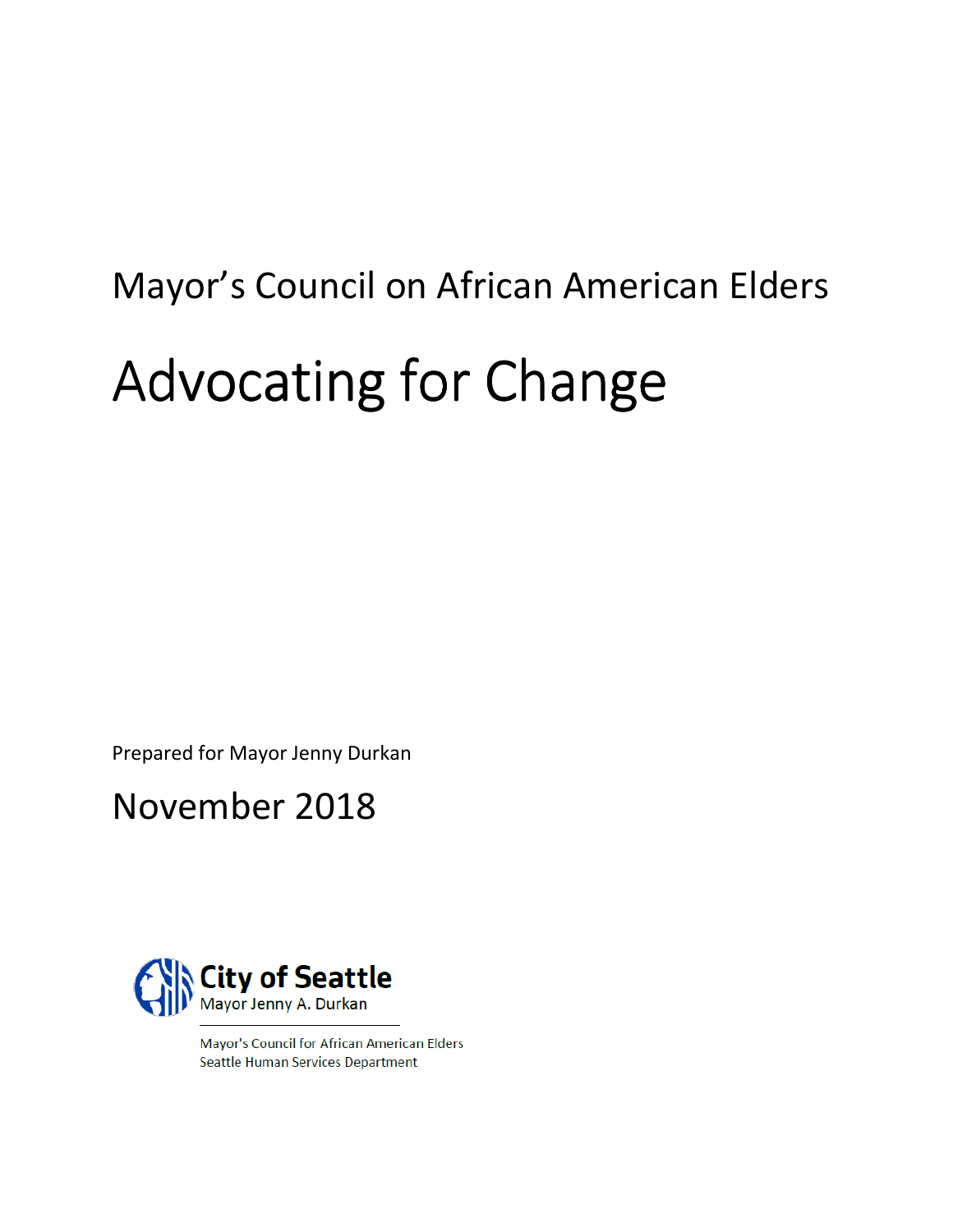## Acknowledgements

#### November 2018

The Mayor's Council on African American Elders (MCAAE) held its annual retreat on March 23, 2018. At that meeting, members identified four priority advocacy areas for the year:

- 1. Development of extremely low-income housing in Seattle's Central District (CD).
- 2. Develop preference policies for neighborhoods impacted by gentrification.
- 3. Property tax relief for older homeowners in Seattle and King County.
- 4. Increase investments to improve service delivery for older African Americans in south Seattle and King County.

Since the retreat, the MCAAE has taken time to learn more about each issue and its impact on older people, especially older African Americans. This report includes background information for each priority area and recommended strategies for addressing each issue.

We would like to acknowledge the support we received from Aging and Disability Services director Cathy Knight; ADS staff liaison Karen Winston; Seattle Age Friendly program manager Brent Butler; ADS planner Jon Winters Morrison; the Seattle Human Services Department Data Team; the Seattle Office of Planning and Community Development; and the Seattle Office of Housing.

We look forward to an ongoing dialogue with City officials and community members at-large, as we work together to resolve issues on behalf of African American elders.

Respectfully submitted,

| Brenda Charles-Edwards, Chair | Dr. Brenda Jackson       |
|-------------------------------|--------------------------|
| Cynthia Winters, Vice-Chair   | Paul Mitchell            |
| Benjamin Abe                  | Mattie Taplin (Emeritus) |
| Rev. Janice Davis             | <b>Claudette Thomas</b>  |
| Tricia Diamond                | Jim Watkins              |
| Ina Howell                    |                          |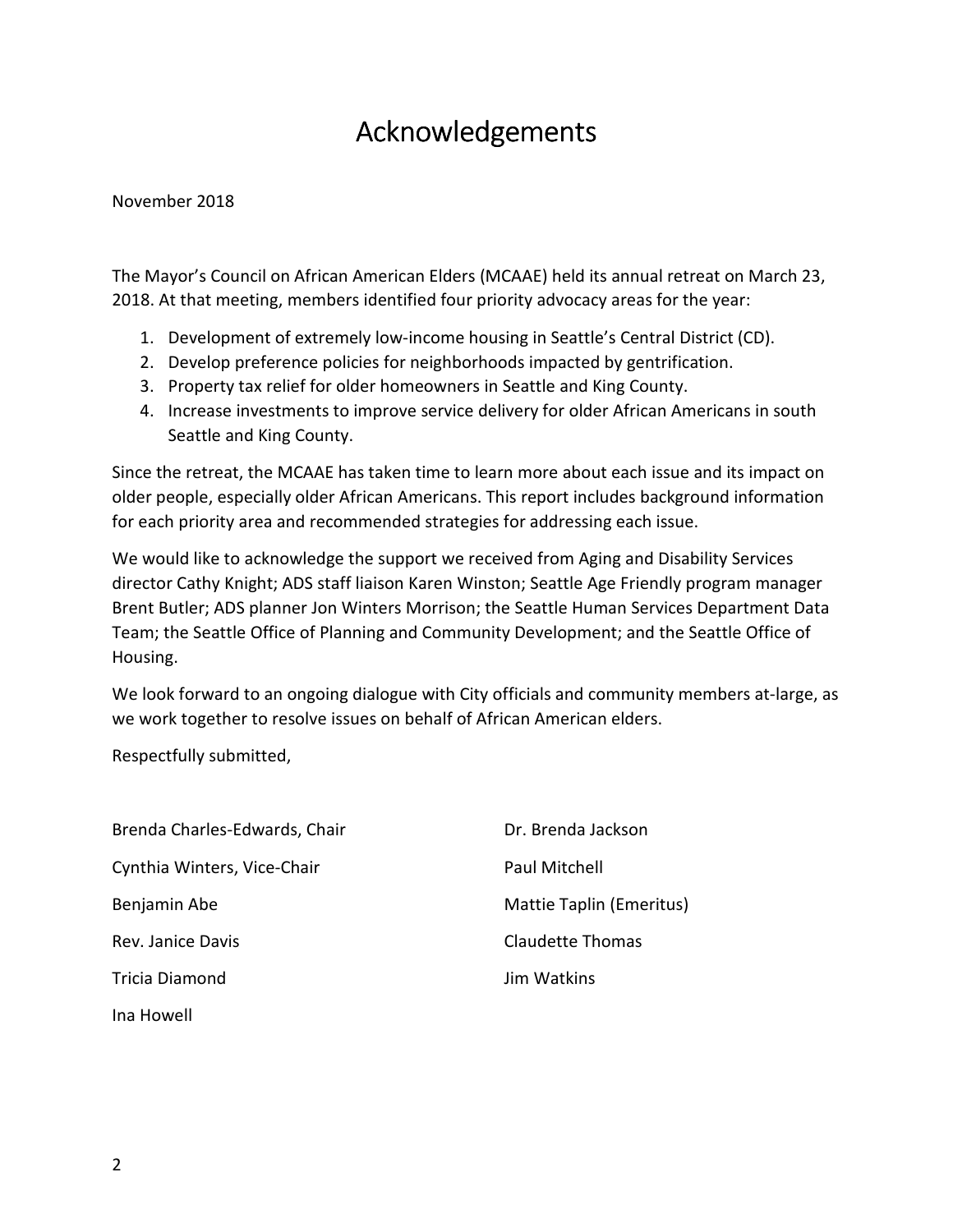## Develop extremely affordable housing in Seattle's CD

#### **BACKGROUND**

Since the 1970's, the number of African Americans in Seattle's Central District (CD) has been declining. The vibrant community was nearly 80 percent Black in the 1970s. Today, African Americans represent less than one-fifth of the neighborhood's population.<sup>1</sup> Many are households headed by African Americans age 60 and older. Due to gentrification, numerous former African American residents have been displaced and can no longer afford to live in the CD, while some remaining older homeowners struggle to age in community.



#### Figure 1. Households that are Housing Cost Burdened, Seattle

Data Source: U.S. Census Bureau, American Community Survey, Public Use Micro Sample (PUMS) Date Range: Average 2011-2015. Notes: Households that spend 30% or more of income on housing are considered to have a high cost burden; data includes both renters and homeowners. NH=Non-Hispanic/Latino

The MCAAE completed a comprehensive review of housing policy, programs, and projects. At our May 18, 2018 meeting, the MCAAE reviewed housing and demographic data provided by HSD's data team in response to questions raised at the March retreat. On June 15, 2018, the MCAAE reviewed a summary of findings in a new report, Moving Toward Age-Friendly Housing in King County, and reviewed answers to our questions about affordable housing provided by the Seattle Office of Housing and the Office of Planning and Community Development.

j

<sup>&</sup>lt;sup>1</sup> Wikipedia - https://en.wikipedia.org/wiki/Central\_District,\_Seattle#Demographics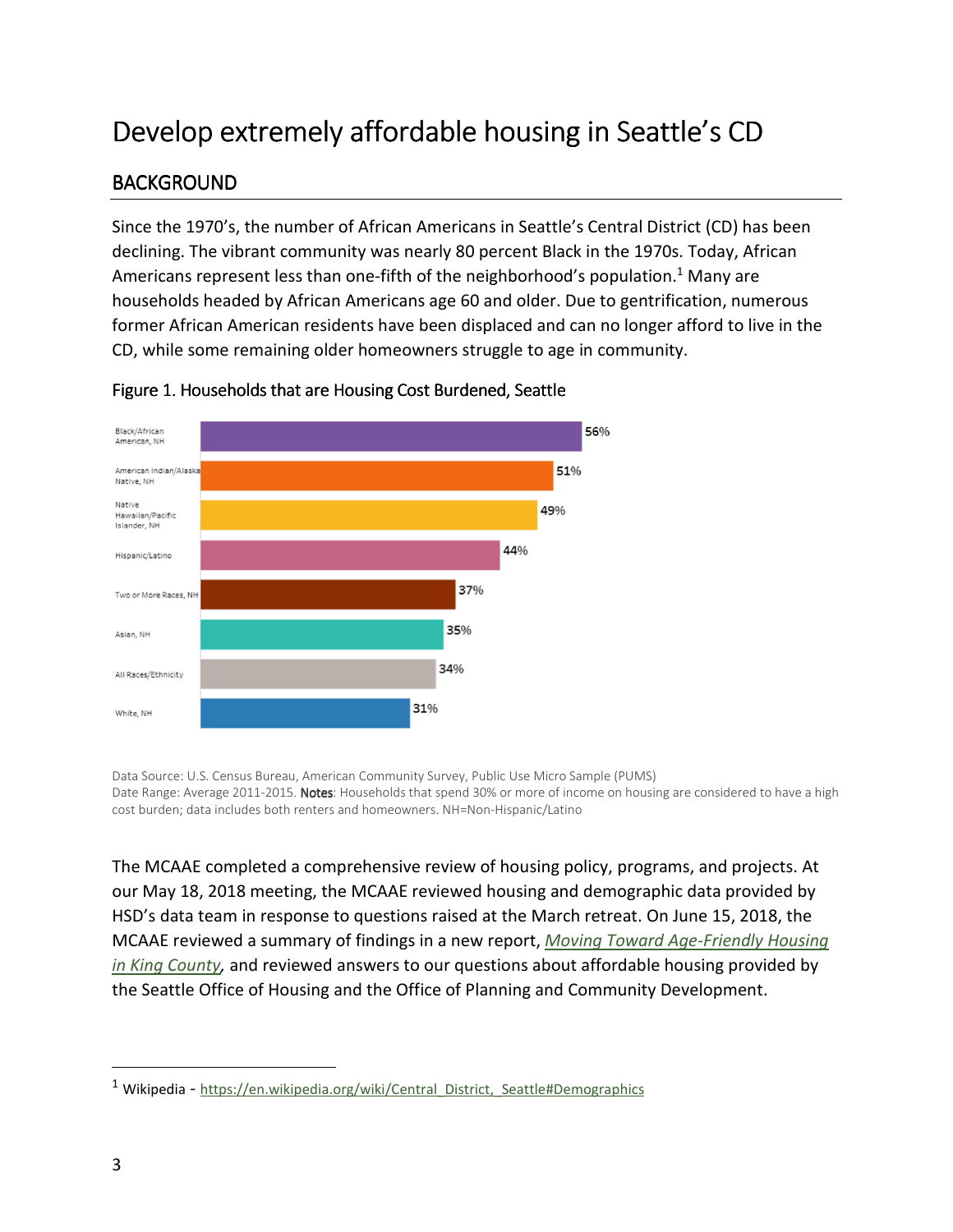The questions included:

- 1) How many projects are in the pipeline (permitted planning applications with housing) for the Central District?
- 2) What are the number of units that those projects represent?
- 3) What are the affordability levels for those projects in terms of number of units in the following categories?
- 4) What zoning, planning or land use changes have occurred within the Central District within the last five years?
- 5) What zoning, planning or land use changes are proposed?
- 6) Is there a plan to directly market the affordable units to groups in the CD through churches and senior centers and, if so, who is responsible for this process?

These inquiries confirmed the need to address physical, social, and service needs of older adults, and to promote equity and social justice. In addition to the projected increase in older adult-led households, the report and findings from the various departments highlight how housing is unaffordable for many older King County households: "A higher percentage of households with older adults live in unaffordable housing (more than 30 percent of total income spent on housing costs) compared to households without older adults."

The MCAAE is aware of the City's commitment to develop more affordable housing; however, we believe "affordable" housing that serves the upper limits (e.g., 50 percent to 80 percent of area median income) does not meet the needs of many older African Americans who want to live and/or return to live in the CD. We believe there is a need for extremely affordable housing, as classified as affordable for households earning no more than 30 percent of the area median income. In Seattle, this equates to incomes ranging from a maximum of \$21,050 for a single person household to \$30,100 for a four-person household, based on the 2018 income and rent limits posted on the Seattle Office of Housing website.

#### Recommendation

#### 1. Develop more extremely affordable housing.

The MCAAE recommends increasing the number of units set asides for those households earning 30 percent or less of the area median income and earmarking some of these units for older people through innovative approaches that meet state, federal and local law.

Figure 2. 2018 Income & Rent Limits – Seattle Office of Housing Affordable Housing Programs Effective 5/14/2018

| <b>2018 Income Limits</b> |                |
|---------------------------|----------------|
| <b>Family Size</b>        | <b>30% AMI</b> |
| 1 Person                  | \$21,050       |
| 2 Persons                 | \$24,050       |
| <b>3 Persons</b>          | \$27,100       |
| <b>4 Persons</b>          | \$30,100       |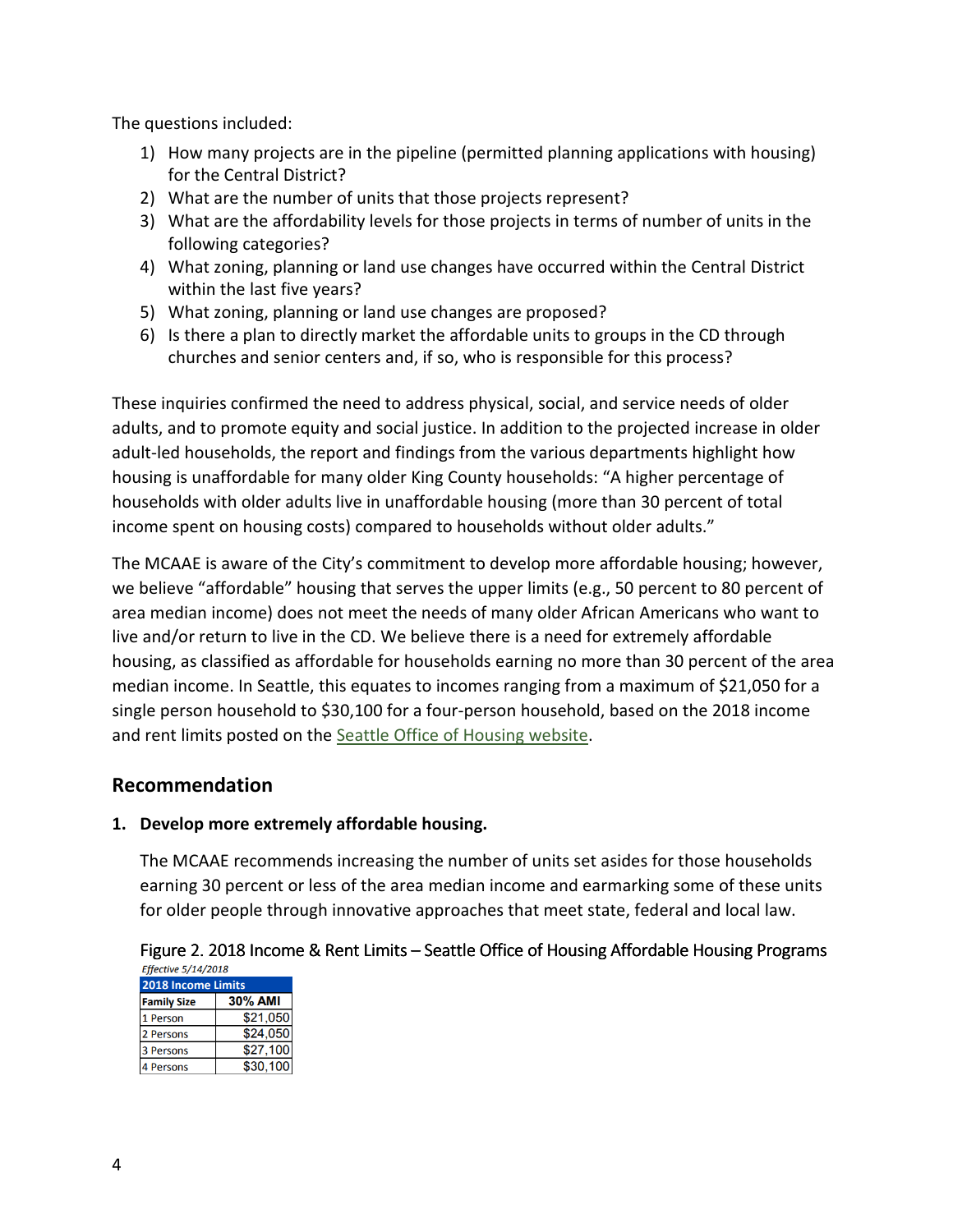# Develop preference policies for Seattle neighborhoods impacted by gentrification

#### **BACKGROUND**

At our July 2018 meeting, Byrd Barr Place (BBP) and Capitol Hill Housing presented information on the Liberty Bank Building and the Africatown Plaza. BBP is currently working in partnership with Africatown to focus on place-keeping for African Americans in the Central District (CD). The rationale is to ensure that the legacy of African Americans in the CD remains, regardless of the changes occurring in the community.

#### Recommendation

2. Develop a Neighborhood Preference Policy for future project development in the Central District and other Seattle neighborhoods impacted by gentrification.

The City of Portland's Housing Bureau developed its North and Northeast Preference Policy as a tool to address the harmful impacts that urban renewal had on many longtime residents of that community. The policy identifies areas within N/NE Portland that were subject to high levels of urban renewal and gives preference to housing applications (e.g., for affordable rental housing, ownership housing, and down payment assistance for firsttime homebuyers) from current or former residents of those areas, and their descendants. All other applicants receive "preference points" based on current or historic residency in that area. The Preference Policy determines the order of applications on the waiting lists for housing, not their eligibility for housing programs.<sup>2</sup> The MCAAE requests your consideration and support for a Neighborhood Preference Policy similar to that of the City of Portland.

# Support efforts to revise the Washington State Property Tax Relief Program

#### **BACKGROUND**

When gentrification hits a community, the negative impacts include increased rents and real estate prices; displacement of residents; homelessness; fractured cultural, social and spiritual cohesiveness; missed opportunities to access prosperity; and, for those remaining, increased property taxes.

l

<sup>&</sup>lt;sup>2</sup> The City of Portland Housing Bureau, North/Northeast Neighborhood Housing Strategy, www.portlandoregon.gov/phb/article/671059.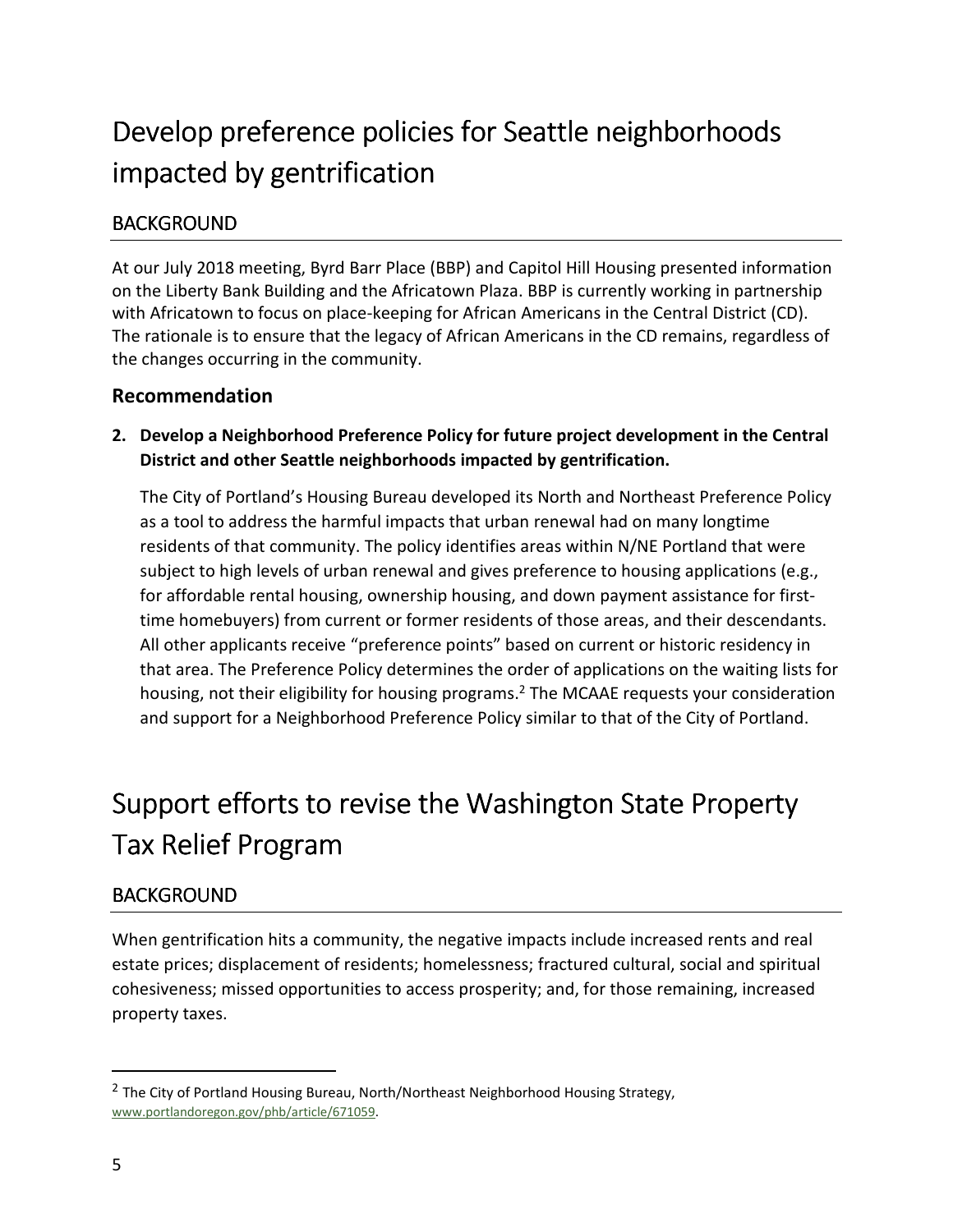This year alone, property taxes increased almost 17 percent in King County, due to a statewide property tax increase in 2017—the largest property-tax increase in King County in modern history, according to the Seattle Times. $3$  King County property owners already pay among the highest taxes in the country, the Seattle Times also reported, with the average property tax bill soaring 35 percent since 2013.

The average annual home property-tax bill has jumped nearly \$1,000 in the past two years.<sup>4</sup> Higher property taxes make it extremely difficult for older homeowners to age in place, especially if living on fixed incomes. It also makes them more vulnerable to scams and property predators.

#### A Couple's American Dream

"When we bought our dream house in the Central District in 1956, the property tax was included in the mortgage payments. Thirty years later, we paid off the mortgage. Following our retirement, we continued paying the property tax. We are currently in our 'golden' years but are now paying more for property taxes than we did for our mortgage payments! Some of our friends have moved further south to either Renton or Federal Way or lost their homes because they couldn't pay the increased property taxes. It is our hope and prayer this won't happen to us."−Louann Charles, a 90-year-old CD Resident

Although King County administers the Washington State Property Tax Exemption Program for qualified homeowners, it is underutilized, especially in high cost areas of Seattle and King County.<sup>5</sup> The main reasons for underutilization among older adults are:

- 1. Many are unaware of the program.
- 2. Most applicants exceed the maximum household income of \$40,000 to qualify.
- 3. Many find the application complicated and difficult to complete.
- 4. Many believe incorrectly that the Exemption Program will result in a lien against their property (which is true of State Property Tax Deferral Program but not the Exemption Program).

For the 2019 legislative session, the MCAAE will support advocacy efforts to change the eligibility requirements of the Property Tax Exemption Program, to ensure that more older homeowners qualify to receive property tax relief.

j

<sup>&</sup>lt;sup>3</sup> The Seattle Times, "Mad About Property-Tax Increase? Assessors in Western Washington are Bracing for your Questions," February 16, 2018.

<sup>&</sup>lt;sup>4</sup> The Seattle Times, "Property-Tax Bills in King County are Among the Nation's Highest – And Growing Fast," April 29, 2017.

<sup>5</sup> On the Horizon: AARP 2018 Legislative Lens, January 8, 2018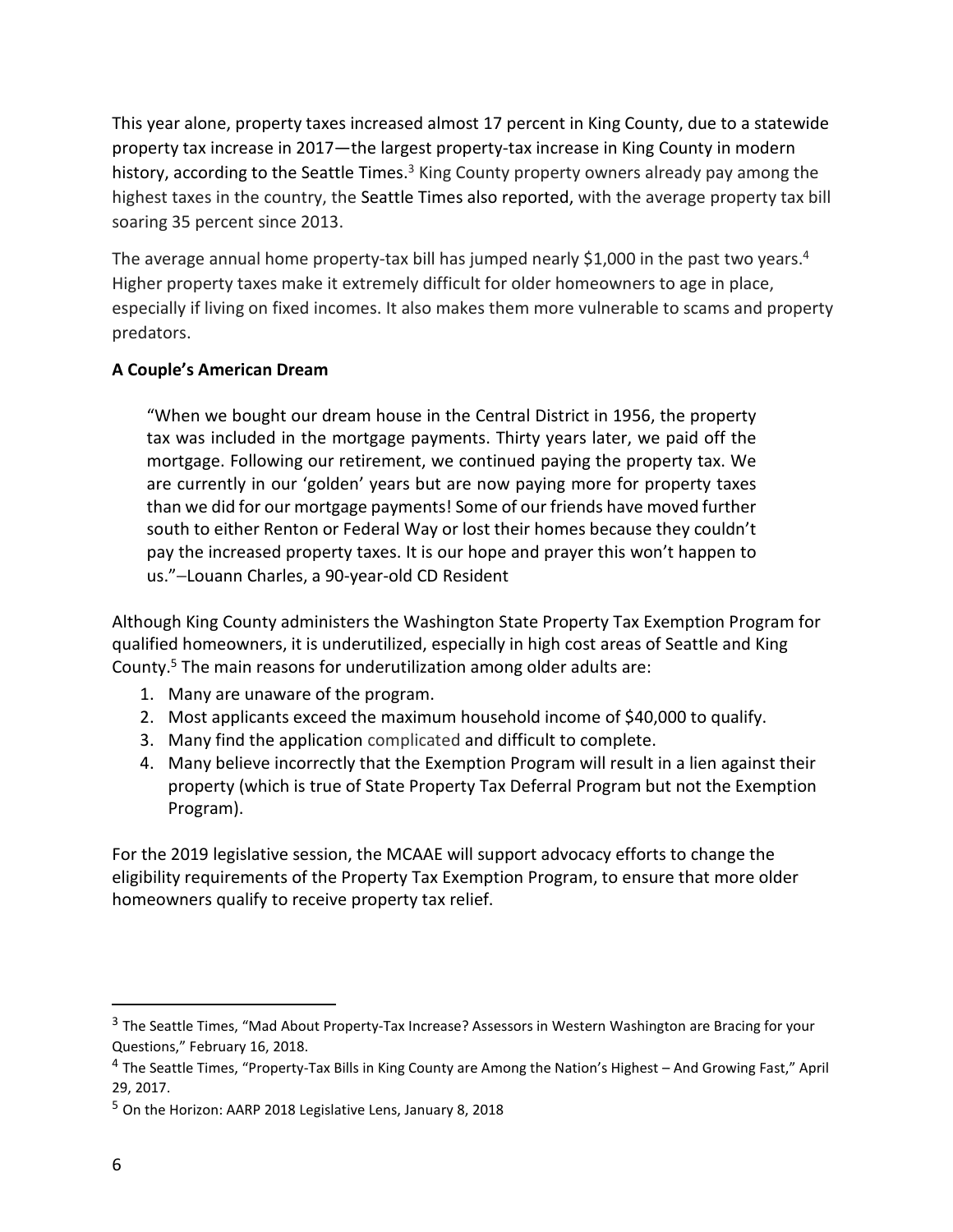#### Recommendation

3. Support efforts to revise the Washington State Property Tax Exemption Program to: a) increase in the maximum household income qualification; b) streamline the application format and guidelines; and c) increase outreach activities about the program to older homeowners, especially in high cost areas, including the Central District.

We request your support of statewide advocacy efforts to:

- Increase the income qualification threshold. This would ensure that more older homeowners qualify for the program.
- Simplify the application process. This would make participation less complicated and scary.
- Look for ways to help low-income senior renters. This could mean creating mechanisms for effective rent control.

## Increase investments to improve service delivery for older African Americans in Seattle.

#### **BACKGROUND**

At our March retreat, MCAAE members identified specific needs for individuals served by the African American Elders Program (AAEP). The AAEP has served African American elders in Seattle and south King County for over 20 years, and provides case management, caregiver support, and referrals to programs and services. The program was originated by the City of Seattle but is now administered by Catholic Community Services. Following further study, we have broadened our request to include access to an expanded range of programs and services.

Older African Americans, particularly those in south Seattle and King County, often face access barriers, including<sup>6</sup>:

- Lack of knowledge about available programs and services.
- Lack of assistance with navigating systems and complicated application processes.
- Lack of transportation.
- Unable to afford sliding fees, often required from individuals whose incomes may be slightly over eligibility requirements.
- Lack of cultural sensitivity among service providers.

Trusting relationships are key to getting our elders to take advantage of beneficial programs and services. Older African Americans are very reluctant to invite strangers into their homes.

l

<sup>6</sup> Community Input on the Needs of African American Elders in Seattle and South King County, prepared by the Mayor's Council on African American Elders, and Aging and Disability Services, 2004.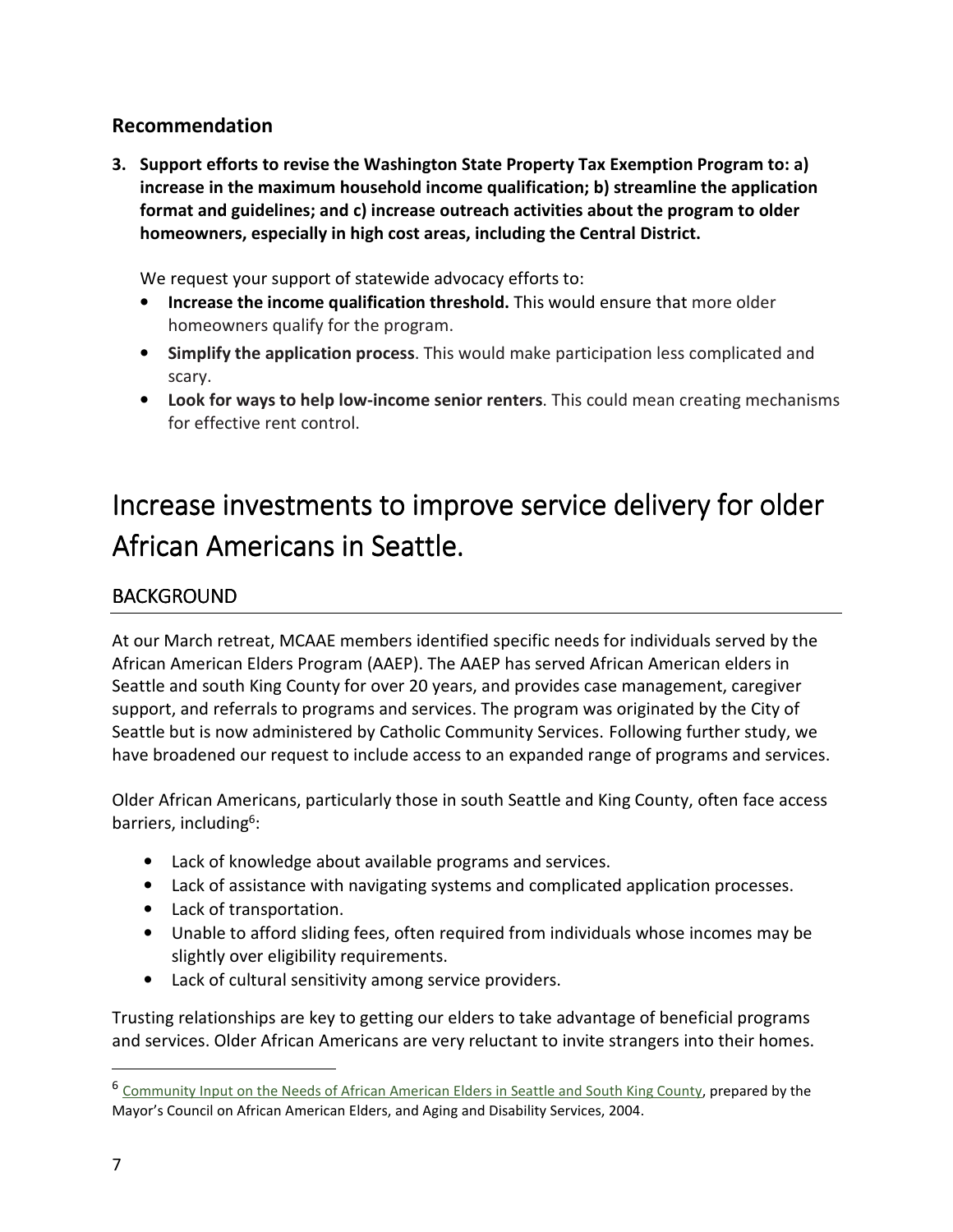They are also likely to avoid discussing personal information with strangers. It takes time to develop relationships. Continuous outreach that focuses on developing trusting relationships is critical to ensure access for African American elders.

Quality of service is the most important concern for African American elders, who deserve holistic and person-centered services and to be treated with dignity, respect, and sensitivity.

#### Recommendation

4. Support increased investments for City and community-based programs to improve access and service delivery for elders of color, including African Americans.

The 2016–2019 Area Plan<sup>7</sup> includes a snapshot of King County, where 17 percent of the population is age 60 and older. This population segment is expected to grow to nearly 25 percent by 2040, as the "age wave" rolls through.

The number of diverse elders is also expected to increase. In addition, the Area Plan highlights the average person age 65 in Washington state can expect to live 19 more years if the current age-specific death rates stay the same for his or her life; however, only 15 of these years are expected to be healthy.



Are Seattle and community service providers ready for the coming "age wave"? We believe one of the first steps is to ensure all programs and services have the capacity to serve an increasingly diverse older adult population.

Figure 3. The Age Wave is illustrated in a graph showing the anticipated increase in the age 60+ population from 1995 to 2035.

 $\overline{a}$ 

<sup>7</sup> Area Plan—Area Agency on Aging, Seattle-King County,, Washington 2016-2019, accessed at www.agingkingcounty.org/wp-content/uploads/sites/185/2017/12/Area-Plan\_2016-2019\_MASTER-new.pdf.